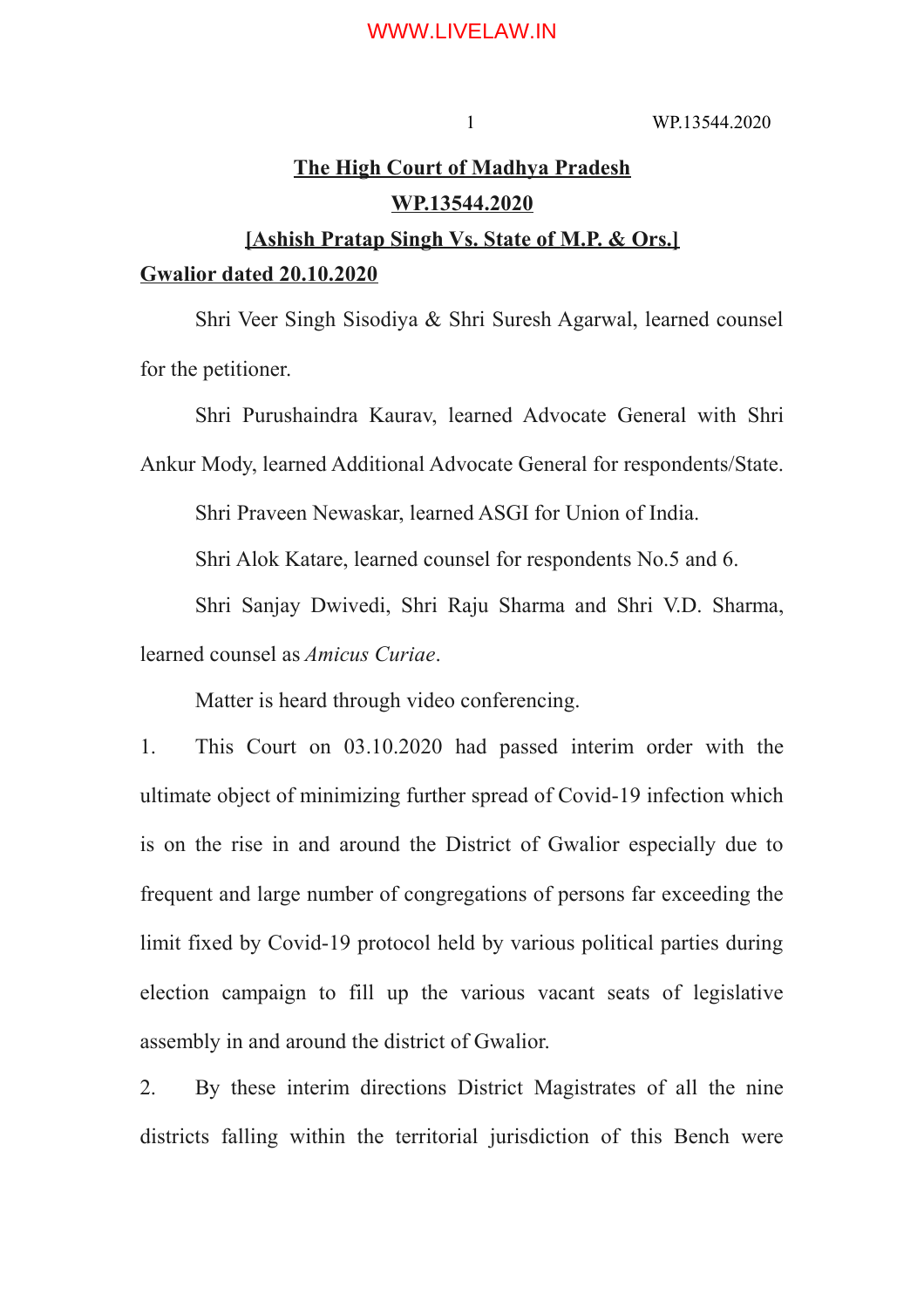## WWW.LIVELAW.IN WP.13544.2020

directed to invoke the penal provisions of Disaster Management Act and Indian Penal Code not only against the defaulting members of the congregation who fail to follow the Covid-19 protocol but also against political/governmental/State or social functionaries in whose name or on whose behest and behalf the said congregation take place.

2.1 Thereafter, this Court found that the said interim order dated 03.10.2020 was not achieving its purpose in the face of three reports of the *amicus curiae* and as well as revelations made by the petitioner on affidavit that on 4,5 and  $6<sup>th</sup>$  of October, 2020 various large congregations at different places were organized by the political parties breaching the Covid-19 protocol with impunity.

3. In view of above revelation, this Court was compelled to pass another stringent interim order on 12.10.2020 directing the District Magistrates to treat the contents of I.A.6084/2020 in which the petitioner revealed facts about the congregations held by different political parties and the contents of three reports of *amicus curiae,* as first information for the purpose of registration of a cognizable offence u/S.154 Cr.P.C. not only against the defaulting common man who is part of the congregations but in particular the political/State/Governmental functionaries in whose name or on whose behalf and in whose presence such congregation were held.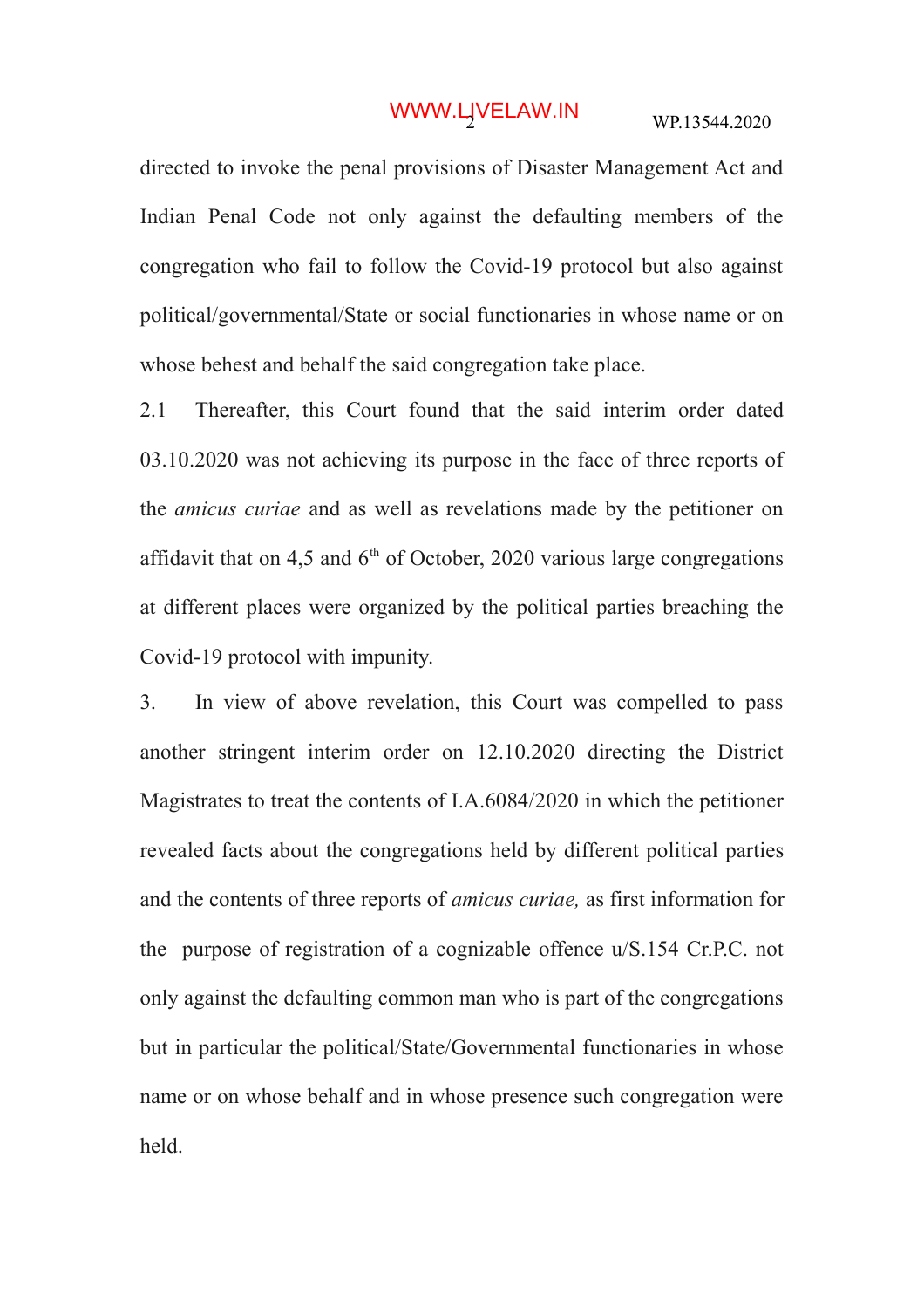3.1 Today when the case was taken up, the *amicus curiae* drew attention of this Court to its  $04<sup>th</sup>$  report which further revealed holding of more such congregations where social distancing and wearing of masks was not followed and yet the congregations were attended and addressed by candidates, political/governmental/State functionaries.

3.2 The *amicus curiae* in the aforesaid report has made certain suggestions i.e. political leaders who breach the Covid-19 protocol should be debarred from campaigning in the election, such defaulting candidates be disqualified or bye-elections of the legislative assembly be postponed for at least six months by invoking proviso (b) to Section 151A of the Representation of Peoples Act awaiting improvement in the situation of Covid-19 pandemic.

4. Today, Shri Kaurav, learned Advocate General in compliance of the order earlier passed by this Court on 12.10.2020 has brought on record Document No.6743/2020 pertaining to congregation held in district Datia and Document No.6742/2020 as regards congregation held in District Gwalior.

4.1 In document 6743/2020, it is revealed that five FIRs have been lodged against the petitioners who have sought permission to hold congregations whereas in regard to document No.6742/2020 pertaining to Gwalior it is also informed that five FIRs have been lodged against the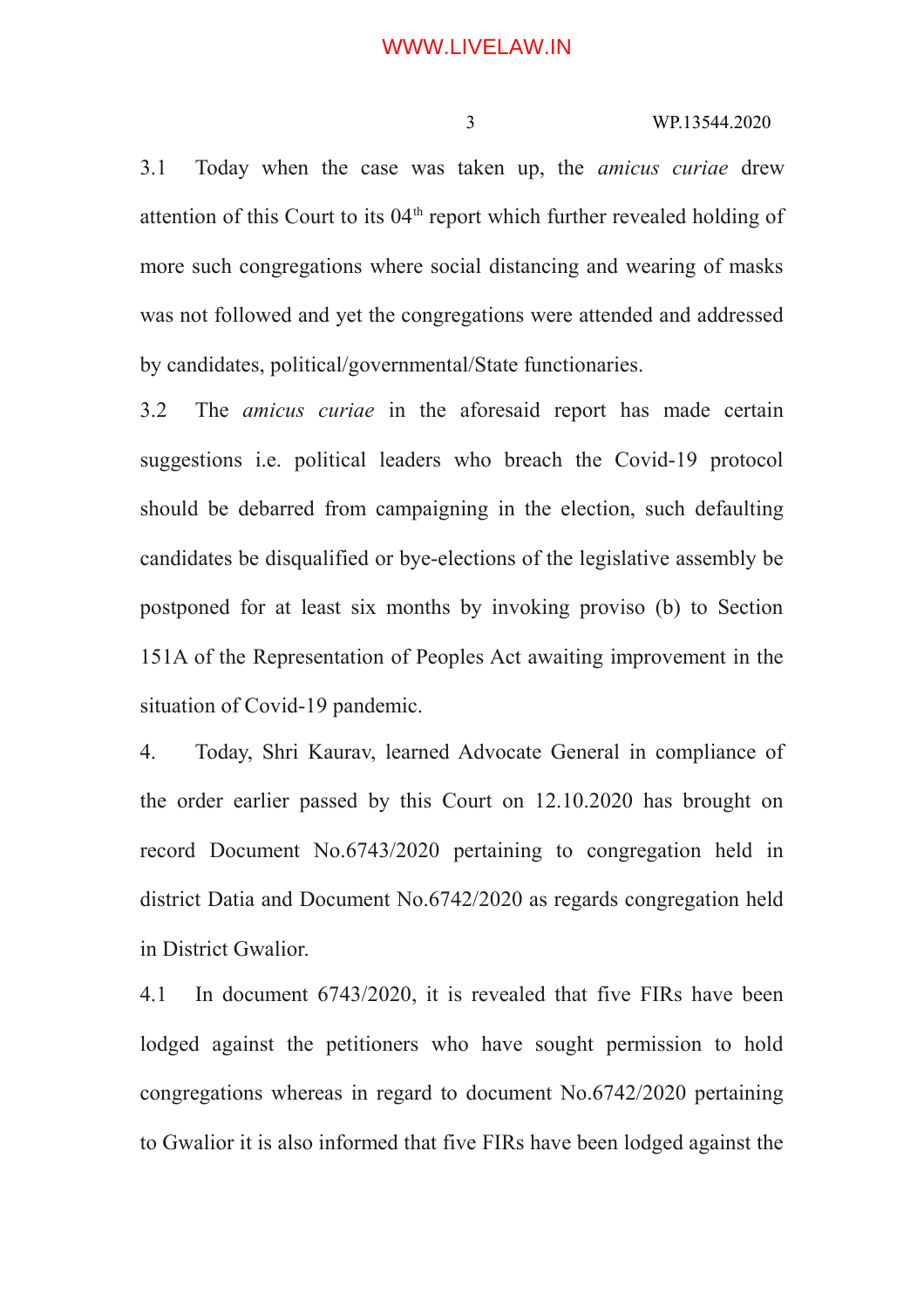candidates of two political parties.

5. At this juncture, learned counsel for the petitioner points out that IA.6084/2020 further provides such information in regard to congregation held on 05.10.2020 at Modi House, Opposite Landmark Hotel, Gwalior where Shri Narendra Singh Tomar, the Hon'ble Minister of the Central Cabinet and M.P. from Morena was present and addressed the gathering but no FIR has been lodged against the said Shri Tomar. Learned counsel for the petitioner also points out that despite the document No.6743/2020 (regarding Datia) not disputing the congregation which took place on 05.10.2020 at Bhander, District Datia (M.P.) was held for and on behalf of and in the presence of Shri Kamal Nath, Former Chief Minister of State of M.P., no FIR has been lodged against Shri Kamal Nath.

6. When confronted with the aforesaid default of non-registration of FIR against Shri Narendra Singh Tomar and Shri Kamal Nath, learned Additional Advocate General assures this Court that the FIR u/S.154 shall also be lodged against said Shri Tomar and Shri Kamal Nath as has been lodged against the candidates and the organizers of congregation.

7. It is the common knowledge that the congregation of large number of persons where social distancing, wearing of masks and use of sanitizers is not followed, the spread of Covid-19 infection rises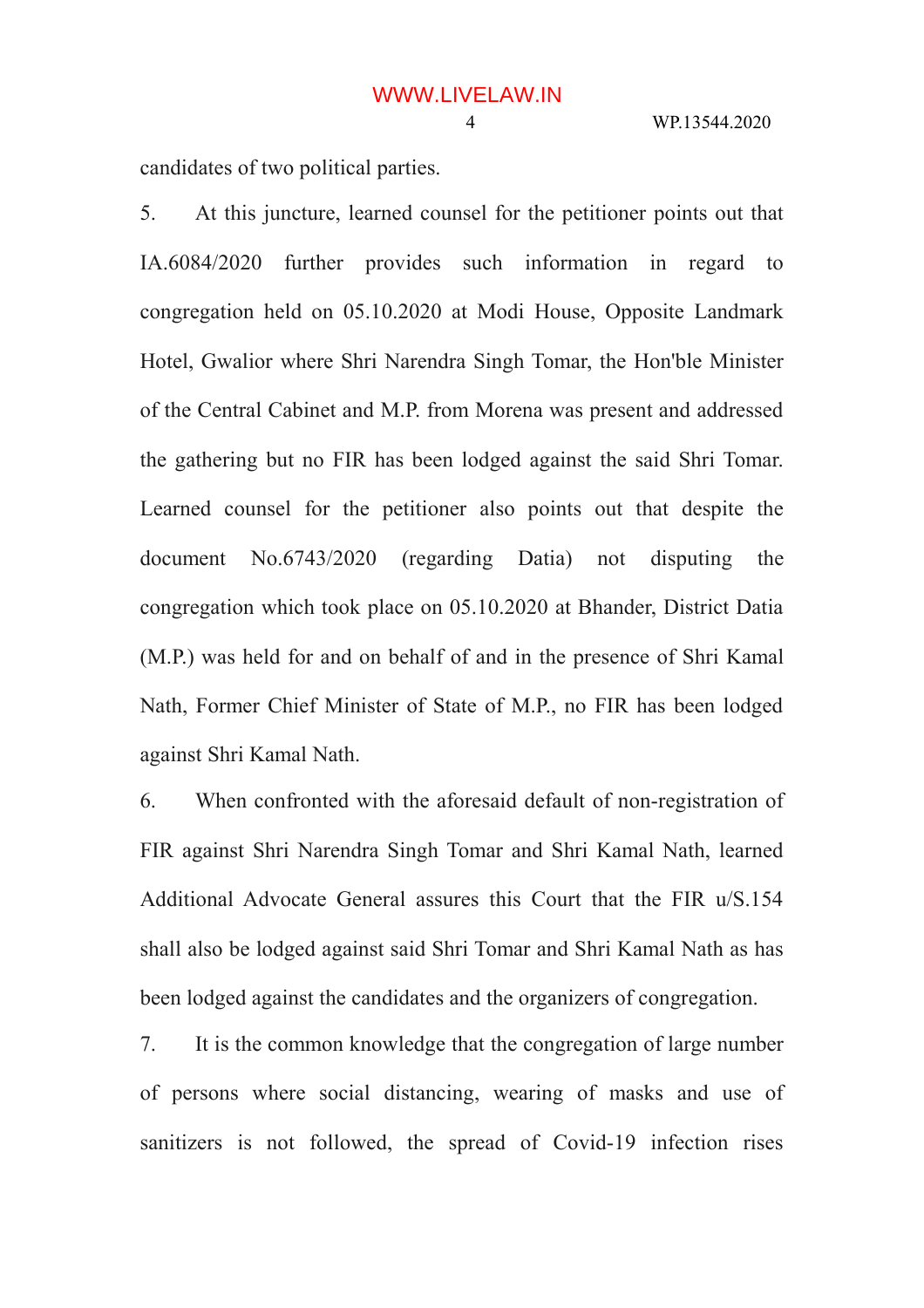## WWW.LIVELAW.IN WP.13544.2020

considerably. The only way to avoid further spread of infection is to maintain social distancing, wearing of masks and use of sanitizers. Instances which have been pointed out in the last nearly 15 days since this petition is pending give a clear indication that functionaries, members of the political parties whether a common worker or the person at the helm is taking no steps to avoid physical congregation. The common agenda of the political parties appears to be to conduct as many and as large congregation as possible with the ultimate object of gaining popularity during election campaign. This obviously is done at the cost of health and lives of those gullible and innocent citizens of this country who come from lower strata of society and are unaware of the risk they incur to their lives by being a part of such congregations. Unfortunately, the political parties who should be making the common man aware of staying away from congregations are doing everything to draw him out of the security and safety of his home to become a part of a congregation to achieve their ulterior motive of gaining popularity to obtain votes, and leaving the common gullible and innocent common man to go home carrying Covid-19 virus with him and transmit the disease to his family members and friends.

8. Election campaign is certainly an inseparable part of the process of election which commences from declaration of election programme and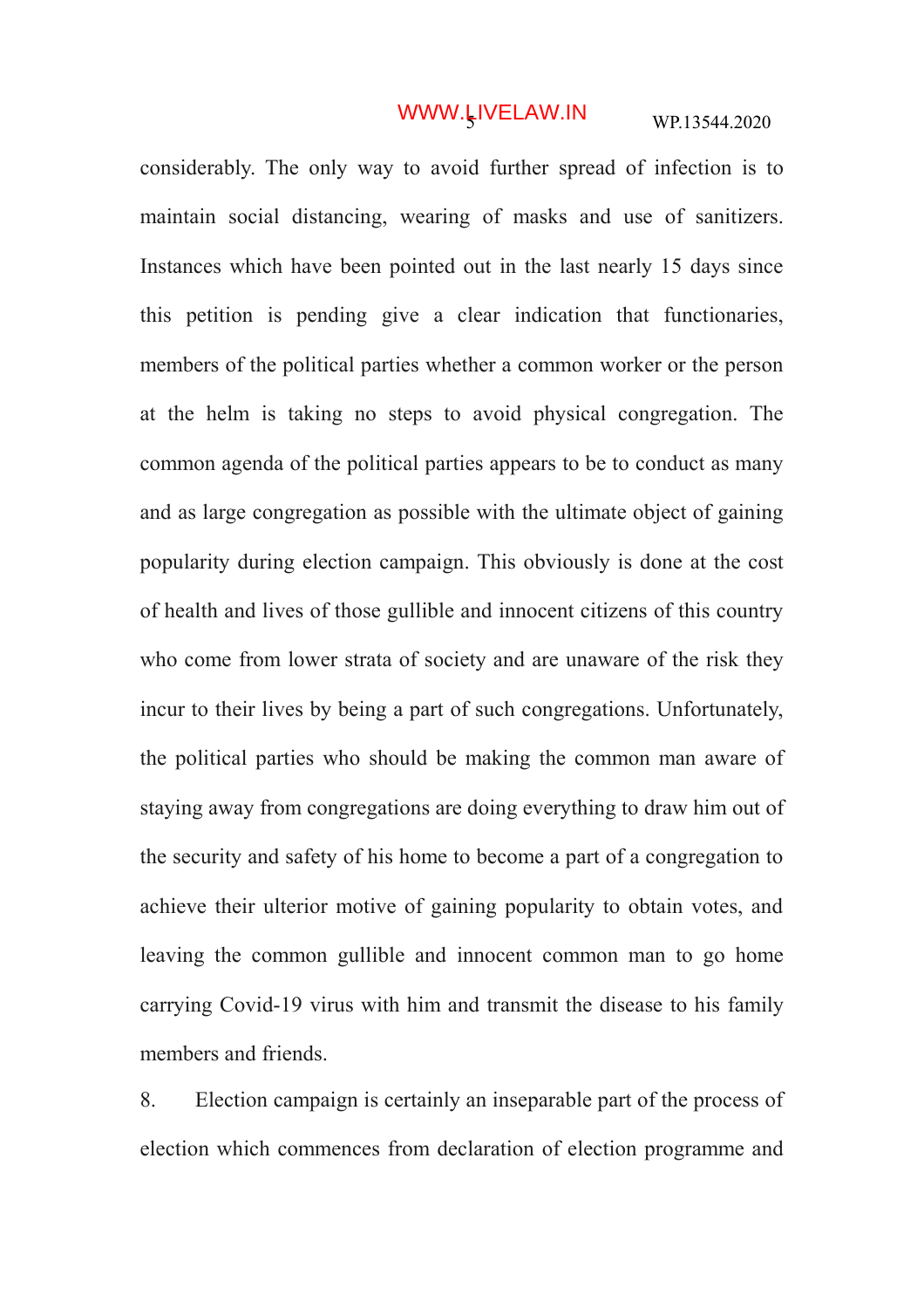goes up to the declaration of result. By means of election campaign every candidate is at liberty to adopt all possible legitimate means to convey the manifesto of his party or to propagate his personal intention of indulging in the work of public good. Election campaign is permitted to be conducted by various modes which includes door to door campaigning, through pamphlets, posters, banners and by holding public meetings and congregations. This privilege/right given to the candidate to propagate his manifesto is a statutory right emanating from the Representation of Peoples Act. However, such right has assumed the colour of fundamental right i.e. right to information. Through campaigning, the voters are able to gain information about the intentions, character, conduct, nature etc. of the candidate helping the voter to decide whom to vote.

9. As against the aforesaid statutory right which has assumed colour of fundamental right, there is much higher and sacred right to life which is guaranteed to every citizen u/Art.21 of the Constitution. The Constitution prohibits deprivation of life except in accordance with the procedure established by law. In the factual matrix attending the present case, on one hand is the right of candidate to campaign during election process and on the other hand is the right of a common man of preservation of his right to health and life. Campaigning which is being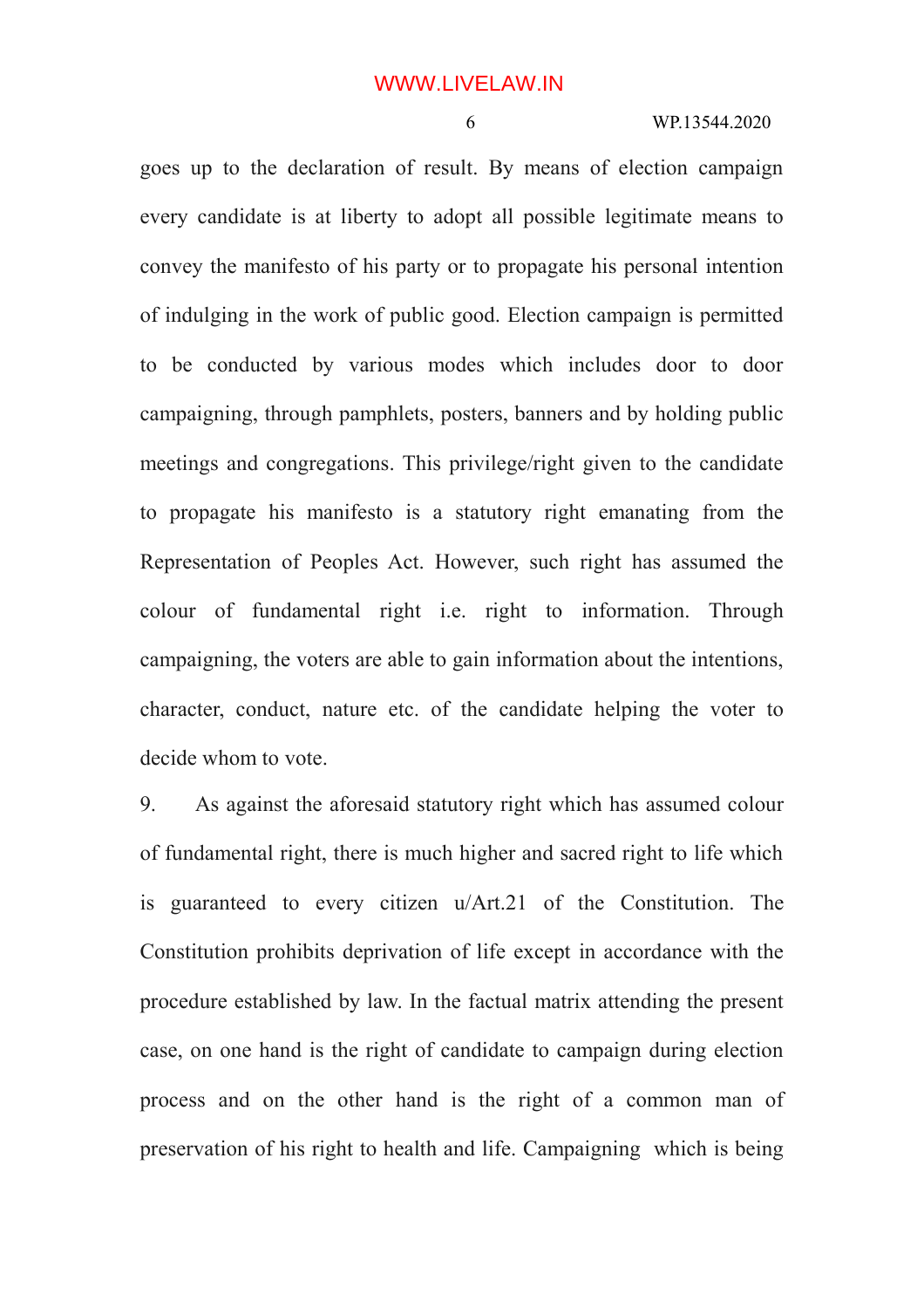### WWW.LIVELAW.IN

### 7 WP.13544.2020

conducted by various candidates of political parties as has come to the notice of this Court is being done primarily through congregations where social distancing, wearing of masks and use of sanitizers are not being followed putting the health and lives of the members of congregation to risk. The said two rights, one of the candidates and the other of the common man are pitched against each other.

9.1 In a contest/clash between right to campaigning and right to health and life, it is obvious that the right to health and life takes precedence. Right to health and life is comparatively more exalted, sacred and precious right when compared with the right to canvassing & campaigning. Thus, the right of candidate to campaign has to yield to the right to health and life of the electorate.

10. The circumstances in the present case are extremely unfortunate where political leaders who are supposed to lead by example of conduct, behaviour and character have done little to protect the health and life of the common man by drawing him out of his home to be part of congregation called out by the political parties for gaining popularity and votes for the election.

11. This Court is aware of its limitations to interfere in the process of on going election especially in a democratic set up where elections are considered to be cornerstone of democratic polity under the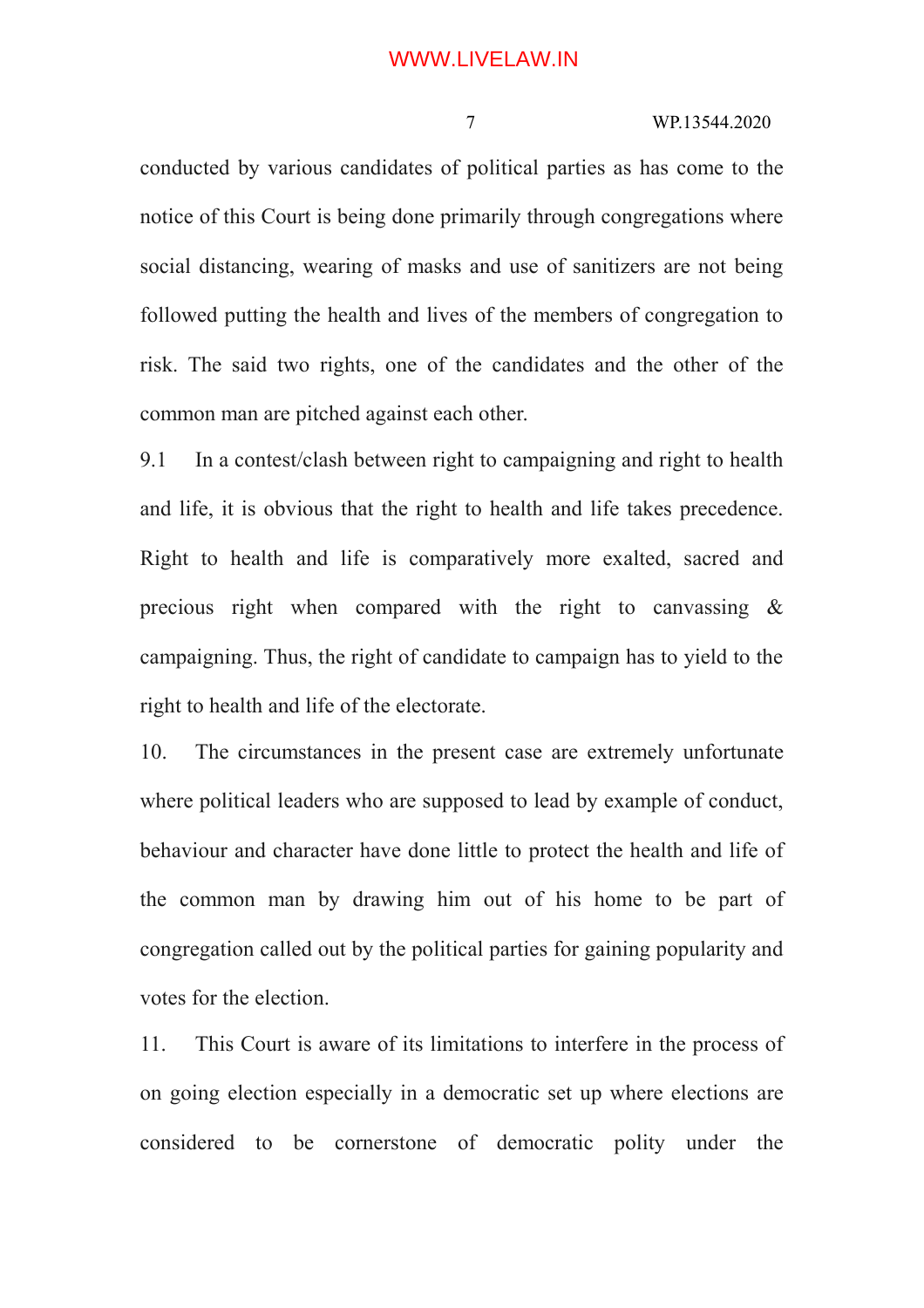constitutional set up of our country. However, this Court cannot be a silent spectator to the rampant violation of Covid-19 protocol at the cost of exposing the common man to infection by drawing him out from the safe zone of his/her home to physically attend congregations exposing him/her to life threatening danger of Covid-19 infection.

12. In the Covid-19 protocol issued by the Election Commission of India suggestions have been made without making it mandatory for political parties to conduct virtual election campaign to avoid physical congregations.

12.1 Virtual election campaign with the aid of electronic means is certainly more expensive than holding a physical meeting but in the extraordinary circumstances of ongoing Covid-19 pandemic which is at its peak in our country it is time for the candidates to realize and adopt extraordinary means to conduct election campaign by virtual mode.

13. This Court does not see any other mode more effective to avoid physical congregation to prevent further spread of Covid-19 infection and also allowing the candidates in the election campaign to exercise their right of spreading information and expression.

14. Consequently, this Court by an interim order directs thus:

1. The District Magistrates of all nine districts falling within the territorial jurisdiction of this Court are restrained from giving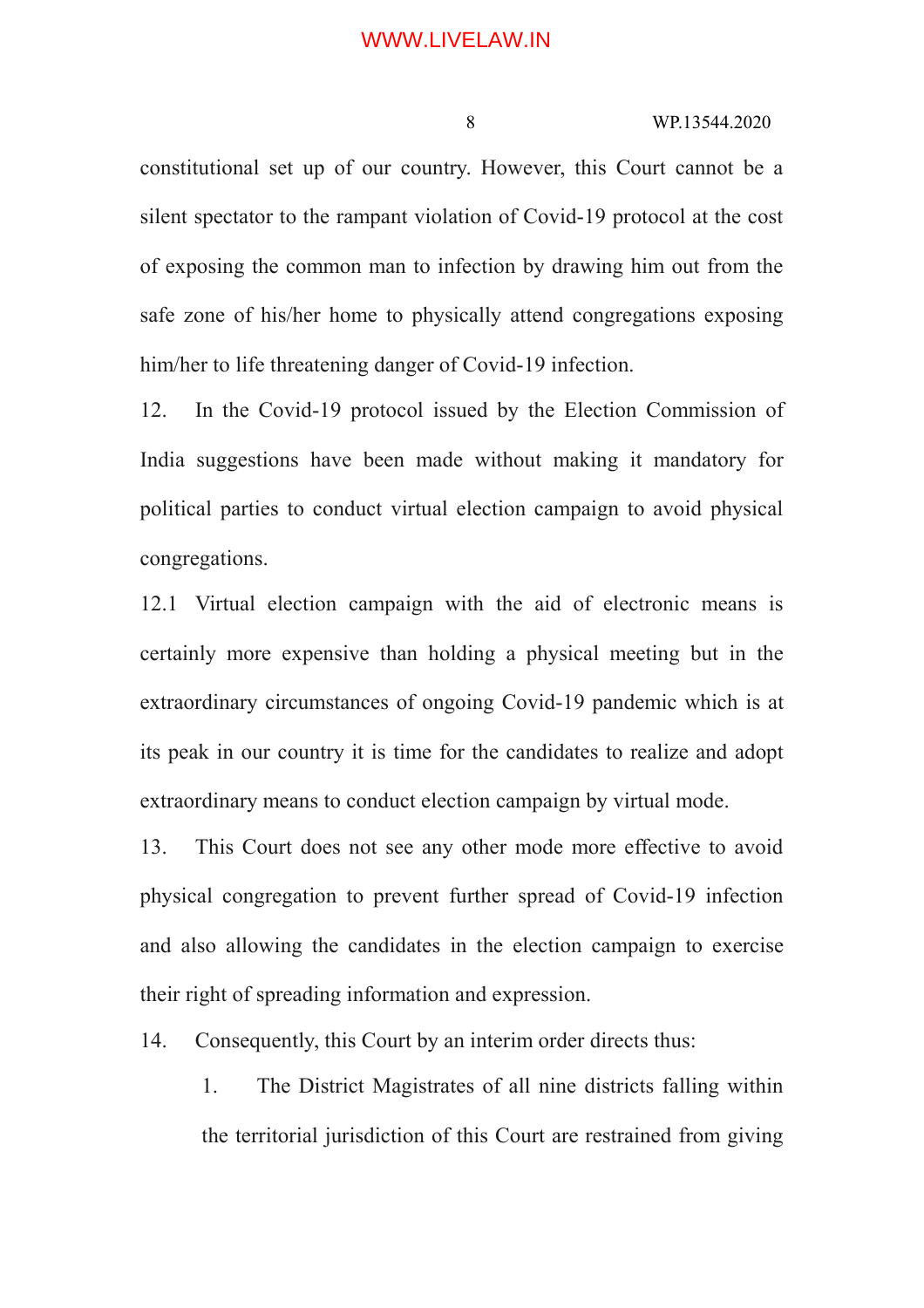permission to any candidate/political party for holding physical congregations of any number of people unless the political party applying for such a congregation is able to satisfy the District Magistrate concerned that conduction of virtual election campaign is not possible and the District Magistrate passes speaking order recording reasons of being satisfied of the inability of candidate/political parties to conduct virtual campaigning.

2. The decision of the District Magistrate permitting any political party to conduct physical congregation shall become effective only after the Election Commission of India approves the same in writing.

3. The holding of physical congregation even if permitted by District Magistrate and Election Commission of India, can take place only after the political party/candidate intending to hold a congregation deposits money with the District Magistrate which is sufficient to purchase double the number of masks and sanitizers required for protecting and sanitizing the number of persons expected in the congregation and also when candidate files an undertaking on affidavit that he shall be personally liable to distribute masks and sanitizers to all the members of the congregation before the meeting/congregation starts.